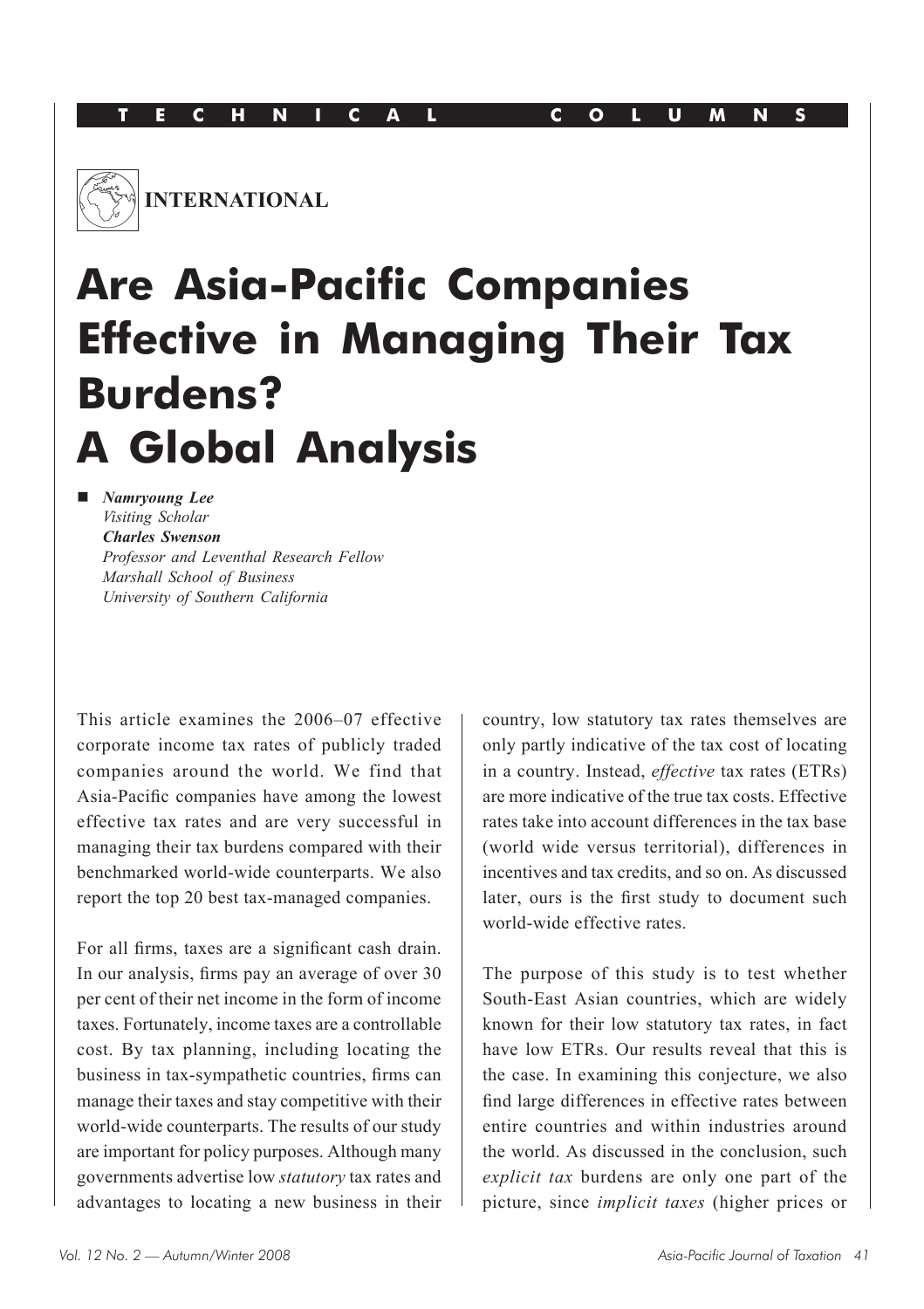lower returns driven by lower explicit tax rates) can be significant as well.

# **Methodology**

We report the ETRs for publicly traded countries around the world. ETRs are firms' income tax expense divided by their pre-tax incomes for the year. Our data exclude any firms who report negative accounting earnings; effective rates for such firms would be meaningless. Effective rates can provide a glimpse of how firms and entire countries really stack up against one another.

The traditional measure of ETR is:

total taxes paid / pre-tax income (1)

Ideally, total taxes paid would be drawn from firms' tax returns. Unfortunately, this type of tax return data is not publicly available, so the traditional proxy for this is total income tax expense, as reported on firms' financial statements. By dividing income tax expense by total income, we control for firm size and allow for meaningful comparisons across firms. That is, a large firm will pay more taxes than a smaller firm, and without dividing by some scale, it would appear that the larger firm has a higher tax burden. But when the larger firm's taxes paid are divided by its larger income, and the smaller firm's taxes paid are divided by its smaller income, we can compare the two firms meaningfully.

The data are drawn from the Global Compustat database, which contain the financial statements of all publicly traded firms in the world. To avoid potential year-by-year fluctuations, we report the average of such data from the two years 2006 and 2007.

Table 1 reports, by country of incorporation, top statutory corporate tax rates and effective corporate tax rates for the firms in our database by year. Top statutory rates are those effective for 2007.<sup>1</sup> Effective rates are the median rates for all publicly traded companies incorporated (and publicly traded) within that country.<sup>2</sup> Effective rates can give us a clearer picture of the true tax burden faced by a company than statutory tax rates can because ETRs implicitly take into account varying tax concessions given by countries, whether the country uses a world-wide or territorial tax structure, whether the country has restrictive or liberal rules on income recognition and allowability of deductions (expenses), and so on. Data on countries with a small number of observations (less than 10) should be interpreted with extreme caution, since they may simply show unusual fluctuations for a few companies during this time period.

As we might suspect, the tax haven countries — the Netherlands Antilles, the Cayman Islands, Monaco, and Panama — have statutory and effective rates at or under 10 per cent. What is surprising is Australian companies' ETRs of 13 per cent, when the country's statutory rate is 30 per cent. While many countries' ETRs are below the statutory rates, a few have ETRs higher than the statutory rates. This is because the statutory rate only includes the national income tax rate. In contrast, firms' reports of ETRs include national, local, and foreign taxes paid. For example, Cayman Island companies have median ETRs of under 10 per cent, but this is comprised solely of taxes paid to other countries.

Consistent with our expectations, Pacific Rim Asian countries compare favourably. As noted above, statutory rates are at the national level, and do not include other local or foreign taxes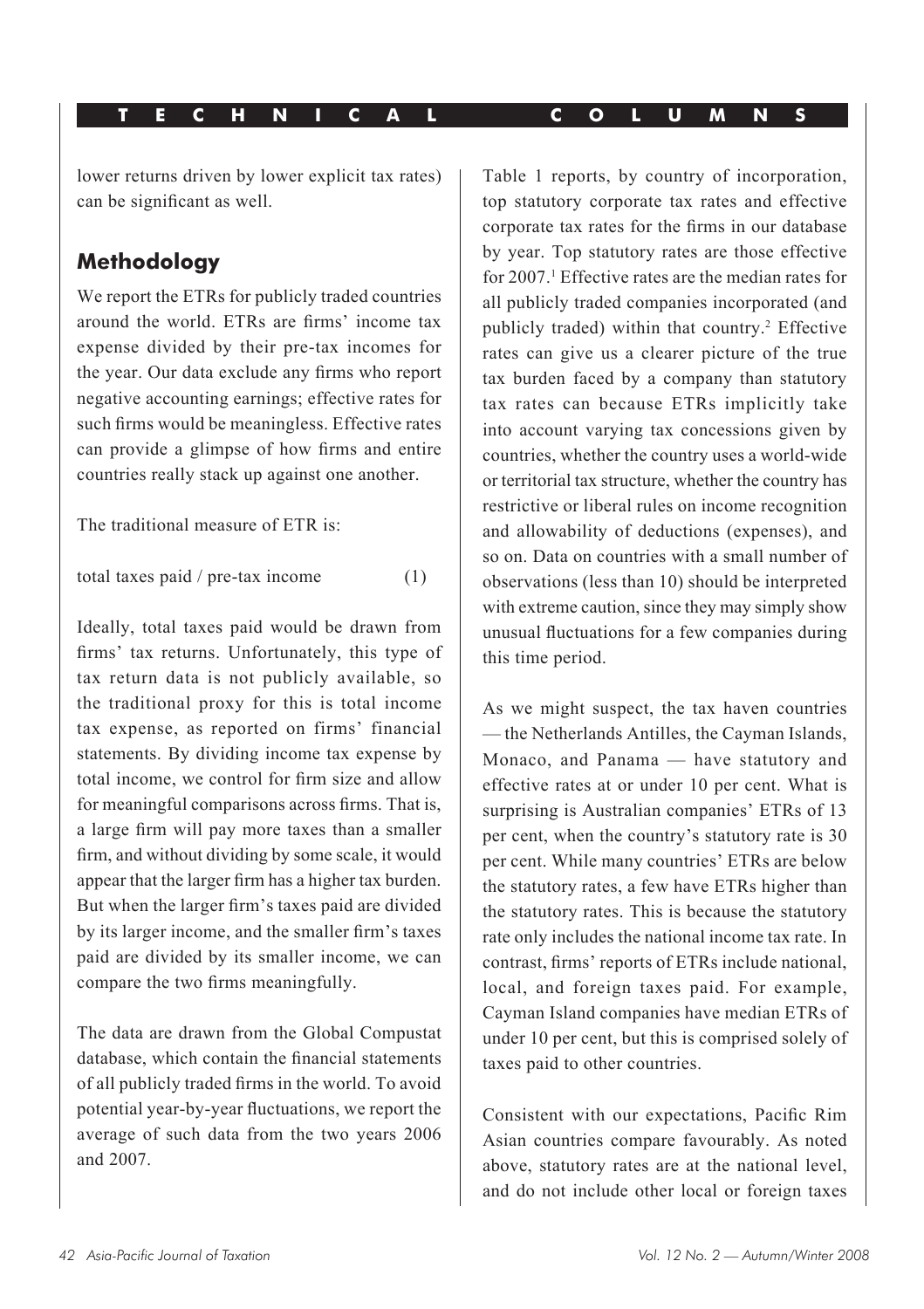that a firm located in that country might also face. Thus, effective rates can conceivably be higher than statutory rates. The following statutory (effective) rates apply: China: 25 per cent (20 per cent); Hong Kong: 17.5 per cent (14 per cent); Indonesia: 30 per cent (31 per cent); Japan: 30 per cent (41 per cent); Korea: 25 per cent (26 per cent); Malaysia: 27 per cent (21 per cent); the Philippines: 35 per cent (17 per cent); Singapore: 20 per cent (17 per cent); Taiwan: 25 per cent (17 per cent); and Thailand 30 per cent (17 per cent). The median statutory rates for these countries are 30 per cent. It is worth noting that China, Hong Kong, Malaysia, the Philippines, and Taiwan have effective rates much lower than their statutory rates. Thus, these countries must have favourable tax climates. One striking result is the very high effective rates in Japan, at 41 per cent.

In comparison, median statutory rates for other geographic areas are as follows: South America 30 per cent; Eastern Europe 35 per cent; Central America 30 per cent; the Near East 36 per cent; Africa 35 per cent; North America 31 per cent; Western Europe 34 per cent; all others (excluding the Caribbean) 36 per cent. The conclusion is that, on average, the Pacific Rim Asian countries offer competitive tax rates.

A policy implication of Table 1 is that firms from different countries but the same industry compete on a global basis, and firms located in lower ETR countries have a clear cost advantage over their competitors located in higher ETR countries. Such advantages can, in the long run, be used to undercut their competitors in terms of price, or by investing in additional R&D or plant, among other things. To see if there is such a wide variation within industries, we report a by-industry analysis in the next section.

#### **How Do ETRs Vary by Industry?**

Table 2 reports average ETRs for eight broad industry groups, by country. Where there were less than five firms in a particular group, the country is not shown since such a small group may not provide meaningful data.

The pattern that emerges from the data is similar to that in Table 1; in other words, South-East Asian firms — particularly Hong Kong — have very low rates for most industries. Another consistent finding is that most industries based in Japan, Germany, the US, and Italy have very high ETRs. A policy implication is that if these firms compete with each other in the global marketplace, the substantial differences in ETRs by home country appear to give large advantages to some firms, and corresponding large disadvantages to others.

#### **Which Firms Have the Lowest Taxes?**

Table 3 reports the top 20 firms world wide with the lowest ETRs in 2006 and 2007. All firms have effective rates of approximately zero per cent or even slightly lower (i.e. tax refunds). All firms have positive financial accounting income. The list is in order: the top-listed firm has the lowest effective rate. Industry numbers are consistent with those shown in the previous tables. Note that all of these firms report positive financial income, so their zero rate is not simply a result of being unprofitable. The results show that the list is dominated by Asia-Pacific companies and tax haven countries (Bermuda and the Cayman Islands).

#### **Conclusion and Policy Implications**

Asia-Pacific countries operate in favourable tax climates. This conclusion is upheld at both the national and sub-national (industry) level. It may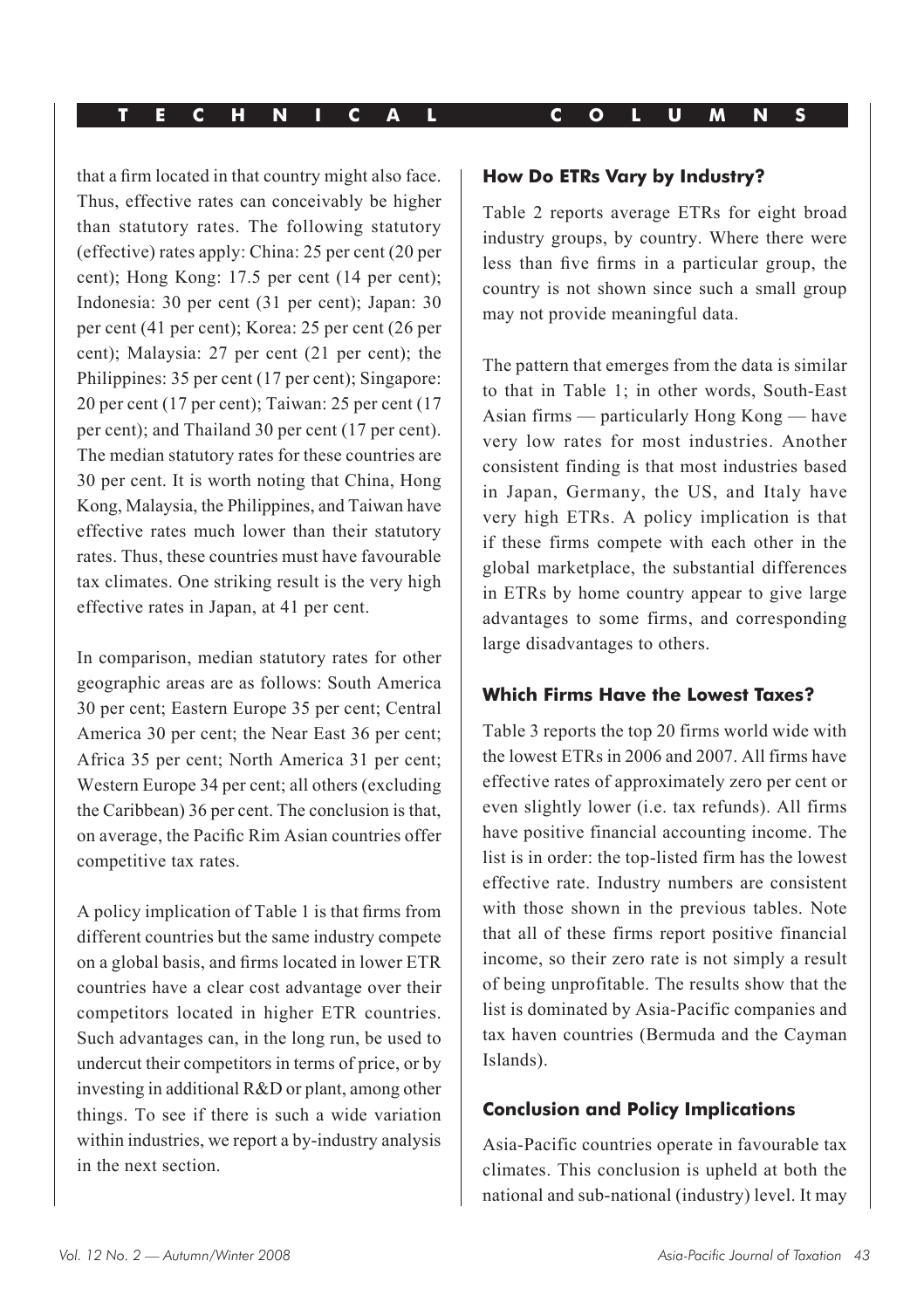be that such favourable tax rates are one factor accounting for these countries' international competitiveness.

The policy implications of our findings are as follows:

- The finding that South-East Asian countries have the lowest ETRs confirms popular belief that these countries offer favourable tax climates. In contrast, our evidence also reveals that other countries in the region (e.g. Japan) have highly unfavourable tax climates. Over time, this cost advantage for firms located in low ETR countries can be used for, among other things, undercutting competitors in terms of prices, investing in additional R&D and plant, and so on, giving them a competitive advantage.
- • Within-industry variations in ETRs indicate a similar advantage for South-East Asian countries, although this advantage does not hold for all industries. In a global marketplace, such differences give an advantage to these industries.

Of course, the comparative advantage of any country includes many factors other than tax structures (labour cost/availability, infrastructure, etc.,) so the results of this study should not be generalized beyond tax issues.

Also, our study does not consider implicit taxes. As discussed in Scholes et al.  $(2004),$ <sup>3</sup> lower explicit tax rates can increase market demand for tax-favoured commodities and investments. Such increased demand can lead to increased prices (commodities) or lower pre-tax rates of return (assets), which are referred to as implicit taxes. Measuring such implicit taxes in a multinational context is beyond the scope of this article.

#### **Endnotes**

- 1. Source: World-Wide Tax Summaries (PricewaterhouseCoopers, 2007). Note that only national statutory tax rates are shown; local tax rates (e.g. Swiss Canton taxes) are not added in.
- 2. Because actual tax return data are not publicly available, we use financial statement data. Some caution should be exercised in the interpretation of the data because of varying accounting standards in different countries. The data are derived from the Global Compustat database.
- 3. Scholes et al. (2004). *Taxes and Business Strategy*, 4th ed., Prentice Hall, New Jersey.  $\blacksquare$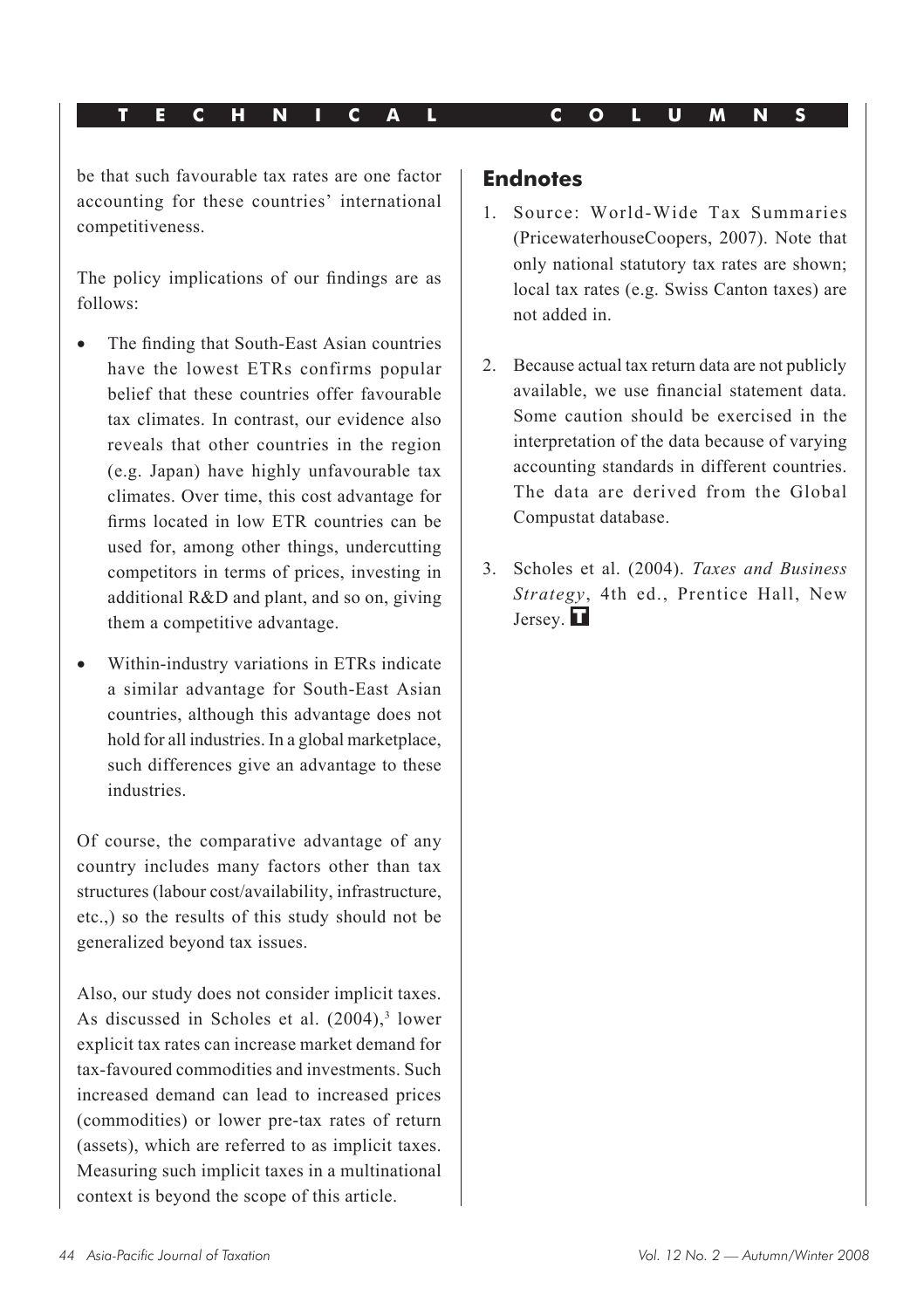### **Table 1: Effective Tax Rates (ETR) and Statutory Tax Rates (STR) 2006–07 Averages**

| <b>Country of Incorporation</b>   | Number of<br><b>Firms</b> | <b>ETR</b><br>(mean) | <b>ETR</b><br>(median) | <b>STR</b> (2007) |
|-----------------------------------|---------------------------|----------------------|------------------------|-------------------|
| ANTILLES (Netherlands)            | 3                         | 0.2687               | 0.2404                 | $0.3450*$         |
| UNITED ARAB EMIRATES              | 4                         | 0.2417               | 0.2088                 | $0.0000*$         |
| ARGENTINA (Argentine Republic)    | 24                        | 0.3353               | 0.3252                 | $0.3500*$         |
| AUSTRALIA, Commonwealth of        | 1935                      | 0.1317               | 0.0219                 | 0.3000            |
| AUSTRIA, Republic of              | 56                        | 0.2250               | 0.2363                 | 0.2500            |
| BELGIUM, Kingdom of               | 77                        | 0.2467               | 0.2617                 | 0.3300            |
| <b>BANGLADESH</b>                 | 1                         | 0.1005               | 0.1005                 | $0.3000*$         |
| <b>BERMUDA</b>                    | 400                       | 0.1406               | 0.1177                 | 0.0000            |
| BRAZIL, Federative Republic of    | 140                       | 0.2750               | 0.2764                 | 0.3400            |
| <b>CANADA</b>                     | 464                       | 0.2336               | 0.2428                 | 0.2100            |
| SWITZERLAND (Swiss Confederation) | 204                       | 0.2142               | 0.2107                 | 0.0850            |
| CHILE, Republic of                | 117                       | 0.1904               | 0.1766                 | 0.3500            |
| CHINA, People's Republic of       | 2052                      | 0.2030               | 0.1762                 | 0.2500            |
| COLUMBIA, Republic of             | 8                         | 0.2720               | 0.2701                 | 0.3400            |
| <b>CAYMAN ISLANDS</b>             | 257                       | 0.1366               | 0.1022                 | 0.0000            |
| CYPRUS, Republic of               | $\overline{c}$            | 0.1148               | 0.1148                 | $0.1000*$         |
| <b>CZECH</b> Republic             | 6                         | 0.2892               | 0.2629                 | 0.2400            |
| GERMANY, Federal Republic of      | 470                       | 0.2730               | 0.2952                 | 0.2500            |
| DENMARK, Kingdom of               | 132                       | 0.2254               | 0.2487                 | 0.2650            |
| EGYPT, Arab Republic of           | 5                         | 0.1429               | 0.2145                 | 0.4000            |
| SPAIN (Spanish State)             | 162                       | 0.2398               | 0.2663                 | 0.3375            |
| <b>ESTONIA</b>                    | $\mathfrak{2}$            | 0.1682               | 0.1682                 | $0.2200*$         |
| FINLAND, Republic of              | 145                       | 0.2413               | 0.2589                 | 0.2600            |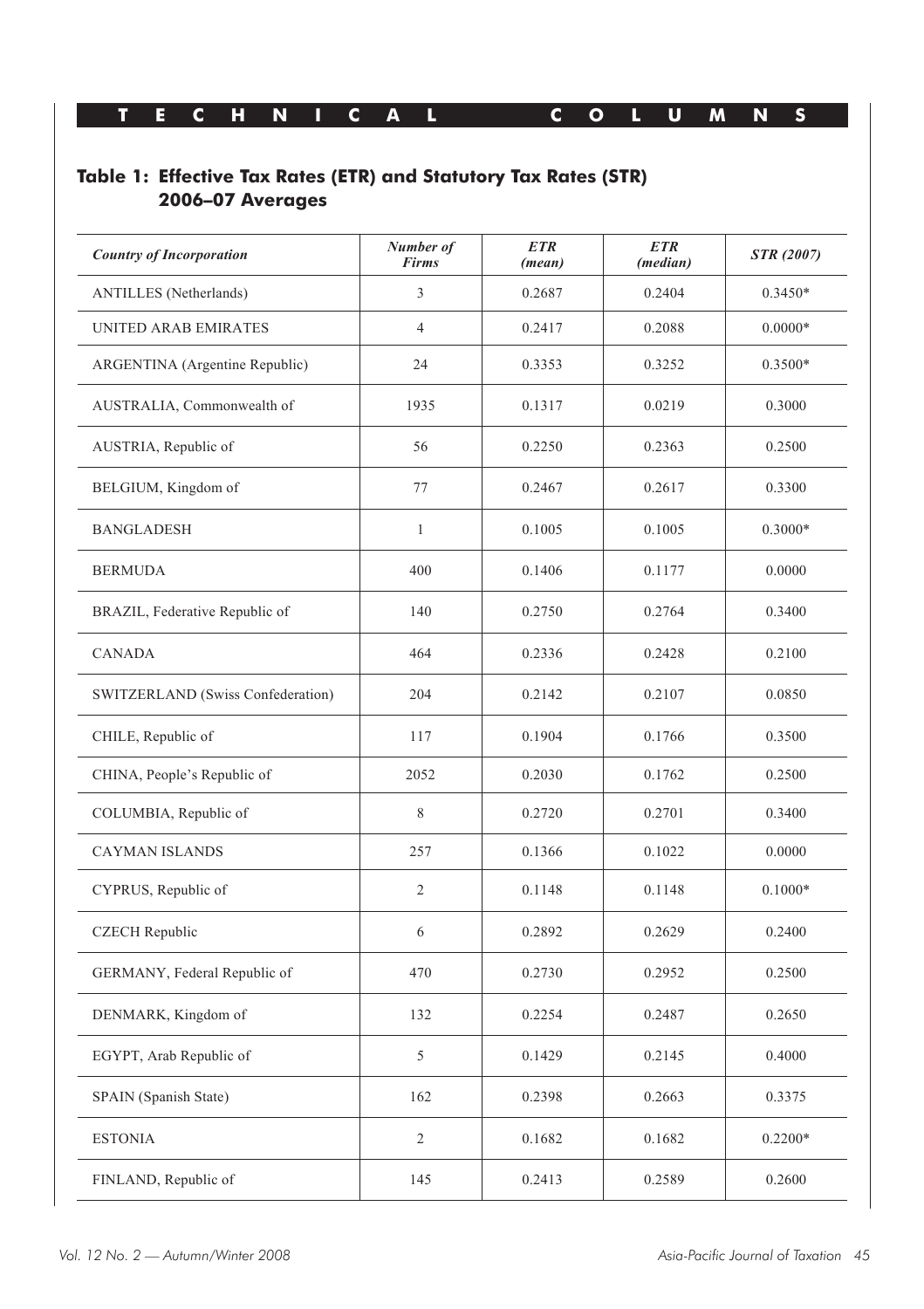| <b>Country of Incorporation</b>   | Number of<br><b>Firms</b> | <b>ETR</b><br>(mean) | <b>ETR</b><br>( <i>median</i> ) | <b>STR</b> (2007) |
|-----------------------------------|---------------------------|----------------------|---------------------------------|-------------------|
| FRANCE (French Republic)          | 471                       | 0.2942               | 0.3179                          | 0.3443            |
| <b>UNITED KINGDOM</b>             | 1457                      | 0.2113               | 0.2450                          | $0.3000*$         |
| <b>GREECE</b> (Hellenic Republic) | 84                        | 0.2760               | 0.2814                          | 0.2700            |
| <b>HONG KONG</b>                  | 136                       | 0.1398               | 0.1250                          | 0.1750            |
| <b>CROATIA</b>                    | $\mathbf{1}$              | 0.2073               | 0.2073                          | $0.2500*$         |
| HUNGARY, Republic of              | 14                        | 0.1259               | 0.1112                          | 0.1600            |
| INDONESIA, Republic of            | 173                       | 0.3157               | 0.3003                          | 0.3000            |
| INDIA, Republic of                | 240                       | 0.2587               | 0.2798                          | 0.3000            |
| <b>IRELAND</b>                    | 61                        | 0.1543               | 0.1558                          | 0.1250            |
| <b>ICELAND</b>                    | 3                         | 0.1607               | 0.0587                          | 0.1800            |
| IRAN (Islamic Republic)           | 31                        | 0.2372               | 0.2380                          | 0.2700            |
| ITALY (Italian Republic)          | 213                       | 0.3986               | 0.3925                          | 0.3300            |
| <b>JAPAN</b>                      | 3438                      | 0.4185               | 0.41223                         | 0.3000            |
| KOREA, Republic of                | 206                       | 0.2639               | 0.2731                          | 0.2500            |
| SRI LANKA, Republic of            | 4                         | 0.1940               | 0.1666                          | $0.3500*$         |
| <b>LITHUANIA</b>                  | $\mathbf{1}$              | 0.1672               | 0.1672                          | $0.1500*$         |
| LUXEMBOURG, Grand Duchy of        | 25                        | 0.2182               | 0.1858                          | 0.2200            |
| <b>MOROCCO</b>                    | 6                         | 0.3059               | 0.3213                          | $0.3500*$         |
| <b>MONACO</b>                     | $\mathfrak{2}$            | 0.0693               | 0.0693                          | 0.3333*           |
| MEXICO (United Mexican States)    | 69                        | 0.2814               | 0.2852                          | 0.2850            |
| MALTA, Republic of                | $\mathbf{1}$              | 0.0677               | 0.0677                          | $0.3500*$         |
| MALAYSIA                          | 746                       | 0.2123               | 0.2062                          | 0.2700            |
| NETHERLANDS, Kingdom of           | 137                       | 0.2323               | 0.2469                          | 0.2755            |
| NORWAY, Kingdom of                | 120                       | 0.2497               | 0.2514                          | 0.2800            |
| <b>NEW ZEALAND</b>                | 110                       | 0.2637               | 0.3155                          | 0.3300            |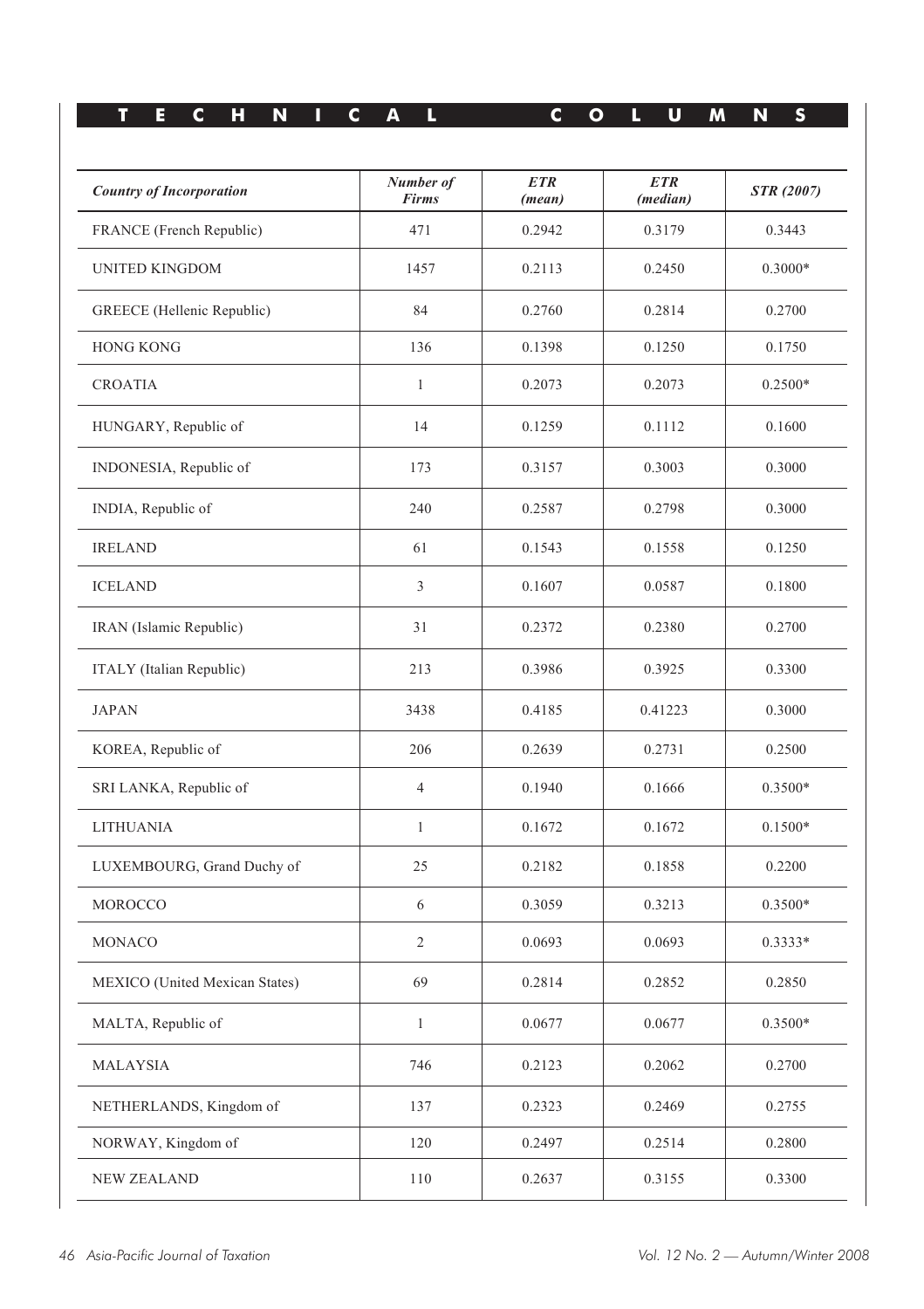| <b>Country of Incorporation</b> | Number of<br><b>Firms</b> | <b>ETR</b><br>(mean) | <b>ETR</b><br>(median) | <b>STR</b> (2007) |
|---------------------------------|---------------------------|----------------------|------------------------|-------------------|
| PAKISTAN, Islamic Republic of   | 57                        | 0.2627               | 0.2729                 | 0.3500            |
| PANAMA, Republic of             | 4                         | 0.0658               | 0.0359                 | $0.3000*$         |
| PERU, Republic of               | 29                        | 0.2923               | 0.2950                 | 0.3000            |
| PHILIPPINES, Republic of the    | 85                        | 0.1775               | 0.1404                 | 0.3500            |
| POLAND, Republic of             | 21                        | 0.1879               | 0.1943                 | 0.1900            |
| PORTUGAL (Portuguese Republic)  | 31                        | 0.1741               | 0.1969                 | 0.2500            |
| <b>PARAGUAY</b>                 | $\mathbf{1}$              | 0.0000               | 0.0000                 | $0.1000*$         |
| <b>ROMANIA</b>                  | $\mathbf{1}$              | 0.1024               | 0.1024                 | $0.1600*$         |
| <b>RUSSIAN FEDERATION</b>       | 20                        | 0.3332               | 0.3050                 | 0.2400            |
| SAUDI ARABIA, Kingdom of        | 3                         | 0.0338               | 0.0329                 | $0.2000*$         |
| SINGAPORE, Republic of          | 570                       | 0.1775               | 0.1596                 | 0.2000            |
| <b>SLOVAKIA</b>                 | $\mathbf{1}$              | 0.2017               | 0.2017                 | 0.1900            |
| <b>SLOVENIA</b>                 | 5                         | 0.1601               | 0.1761                 | $0.2200*$         |
| SWEDEN, Kingdom of              | 261                       | 0.2348               | 0.2707                 | 0.2800            |
| THAILAND, Kingdom of            | 472                       | 0.1748               | 0.1936                 | 0.3000            |
| TURKEY, Republic of             | 30                        | 0.2151               | 0.1862                 | 0.2000            |
| TAIWAN, Province of China       | 894                       | 0.1791               | 0.1716                 | 0.2500            |
| UNITED STATES OF AMERICA        | 3268                      | 0.2946               | 0.3349                 | 0.3000            |
| VENEZUELA, Republic of          | $\sqrt{6}$                | 0.3144               | 0.2624                 | 0.3400            |
| <b>VIRGIN ISLANDS (British)</b> | 3                         | 0.1750               | 0.1528                 | 0.2000            |
| SOUTH AFRICA, Republic of       | 225                       | 0.2704               | 0.2978                 | 0.2900            |
| ZIMBABWE, Republic of           | $\mathfrak{2}$            | 0.2302               | 0.2302                 | $0.3500*$         |
| Total                           | 20419                     | 0.2562               | 0.2695                 |                   |

(\*) 2006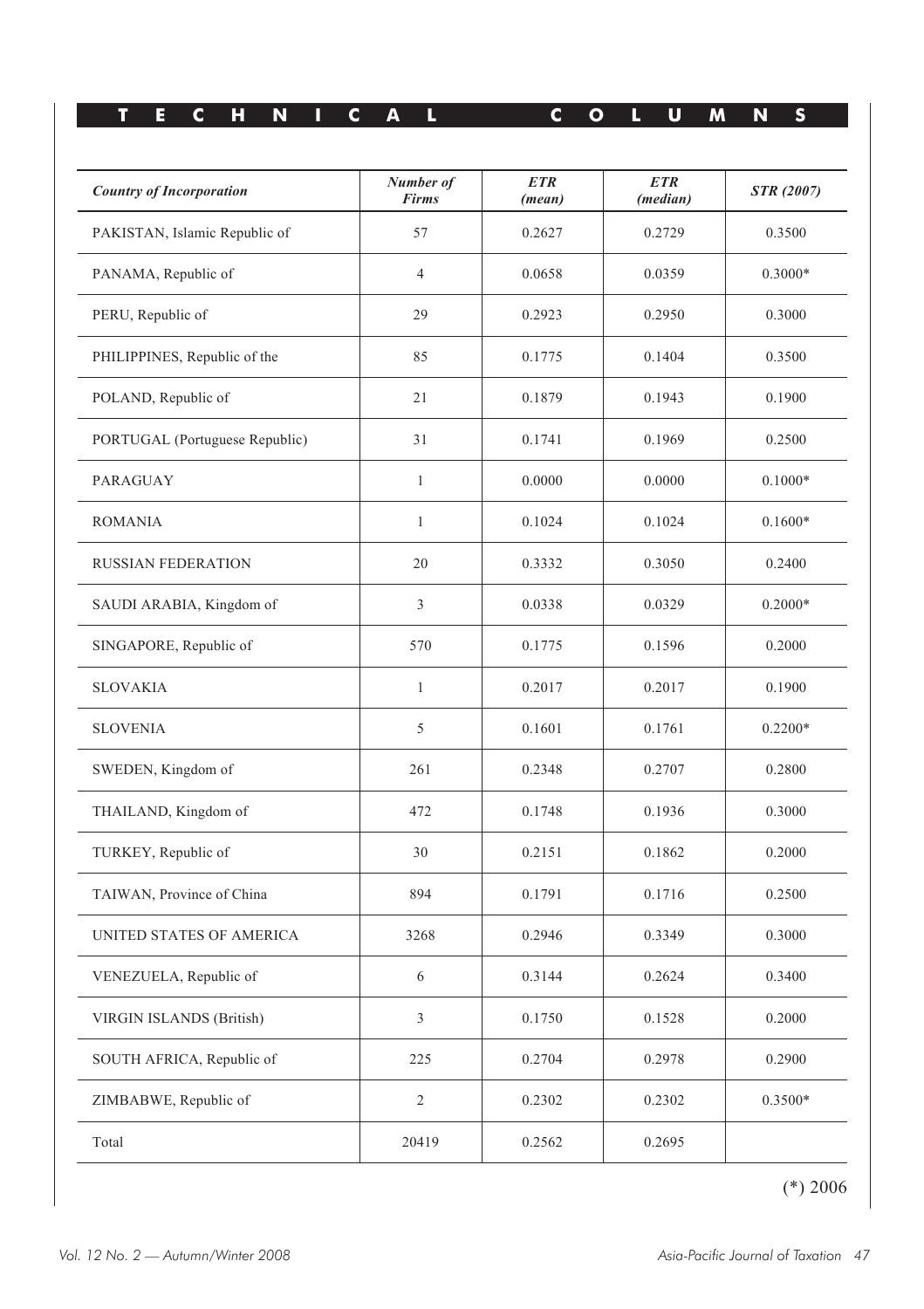| (Blank cells indicate averag             |                          |                                              |                                                   | es omitted since there are under five firms in the group)      |                 |                                         |                                                                         |                                                                                                                |                          |
|------------------------------------------|--------------------------|----------------------------------------------|---------------------------------------------------|----------------------------------------------------------------|-----------------|-----------------------------------------|-------------------------------------------------------------------------|----------------------------------------------------------------------------------------------------------------|--------------------------|
| Country                                  | Unclassified<br>Industry | Agriculture/<br>Chemical<br>Mining/<br>Steel | Automobile/<br>Service<br>$\mbox{Retail}/\mbox{}$ | Pharmaceutical<br>Healthcare/<br>Beverage/<br>Tobacco/<br>Food | Oil $\&$<br>Gas | Insurance<br>Finance/<br>Estate<br>Real | Non-financial<br>Construction<br>Engineering/<br>Machinery/<br>Services | hardware, software<br>Semiconductors/<br>equipment &<br>instruments/<br>IT Services/<br>Electronic<br>Computer | Professional<br>Services |
| (Netherlands)<br><b>ANTILLES</b>         |                          | 0.2295                                       |                                                   | 0.3471                                                         |                 |                                         |                                                                         |                                                                                                                |                          |
| (Argentine Republic)<br><b>ARGENTINA</b> |                          |                                              | 0.3116                                            | 0.3786                                                         | 0.3770          | 0.4005                                  |                                                                         |                                                                                                                |                          |
| Commonwealth of<br><b>AUSTRALIA</b>      | 0.1911                   | 0.0713                                       | 0.1413                                            | 0.1439                                                         | 0.2025          | 0.2091                                  | 0.1970                                                                  | 0.2246                                                                                                         | 0.1445                   |
| AUSTRIA, Republic of                     | 0.4263                   | 0.1755                                       | 0.2173                                            | 0.2118                                                         | 0.2111          | 0.3073                                  |                                                                         | 0.1128                                                                                                         |                          |
| <b>BANGLADESH</b>                        |                          |                                              | 0.1005                                            |                                                                |                 |                                         |                                                                         |                                                                                                                |                          |
| <b>BELGIUM, Kingdom</b><br>$\circ$ f     | 0.3152                   | 0.1918                                       | 0.2441                                            | 0.2419                                                         | 0.1849          | 0.2718                                  |                                                                         | 0.3590                                                                                                         |                          |
| <b>BERMUDA</b>                           | 0.0977                   | 0.1224                                       |                                                   | 0.1503                                                         | 0.1565          | 0.1362                                  | 0.1912                                                                  | 0.2850                                                                                                         | 0.0761                   |
| BRAZIL, Federative<br>Republic of        | 0.3325                   | 0.2590                                       | 0.2853                                            | 0.2595                                                         | 0.2974          | 0.1897                                  |                                                                         |                                                                                                                | 0.0000                   |
| <b>BRITISH VIRGIN</b><br><b>ISLANDS</b>  |                          | 0.1434                                       | 0.2381                                            |                                                                |                 |                                         |                                                                         |                                                                                                                |                          |
| <b>CANADA</b>                            | 0.2314                   | 0.2296                                       | 0.2130                                            | 0.2306                                                         | 0.2368          | 0.3314                                  | 0.2176                                                                  | 0.2965                                                                                                         | 0.0000                   |
| CAYMAN ISLANDS                           | 0.0996                   | 0.1444                                       | 0.1361                                            | 0.1485                                                         | 0.1030          | 0.1751                                  |                                                                         | 0.1643                                                                                                         | 0.0804                   |
| CHILE, Republic of                       | 0.1598                   | 0.1731                                       | 0.2242                                            | 0.1595                                                         | 0.2104          | 0.1484                                  |                                                                         | 0.1937                                                                                                         | 0.0879                   |
| CHINA, People's<br>Republic of           | 0.1752                   | 0.2425                                       | 0.2122                                            | 0.1782                                                         | 0.2128          | 0.3083                                  | 0.3204                                                                  | 0.2435                                                                                                         | 0.2521                   |
| COLUMBIA. Republic<br>$\sigma$ f         |                          |                                              | 0.4132                                            | 0.2627                                                         | 0.1862          | 0.1894                                  |                                                                         |                                                                                                                |                          |
| CROATIA                                  |                          |                                              | 0.2073                                            |                                                                |                 | S                                       |                                                                         |                                                                                                                |                          |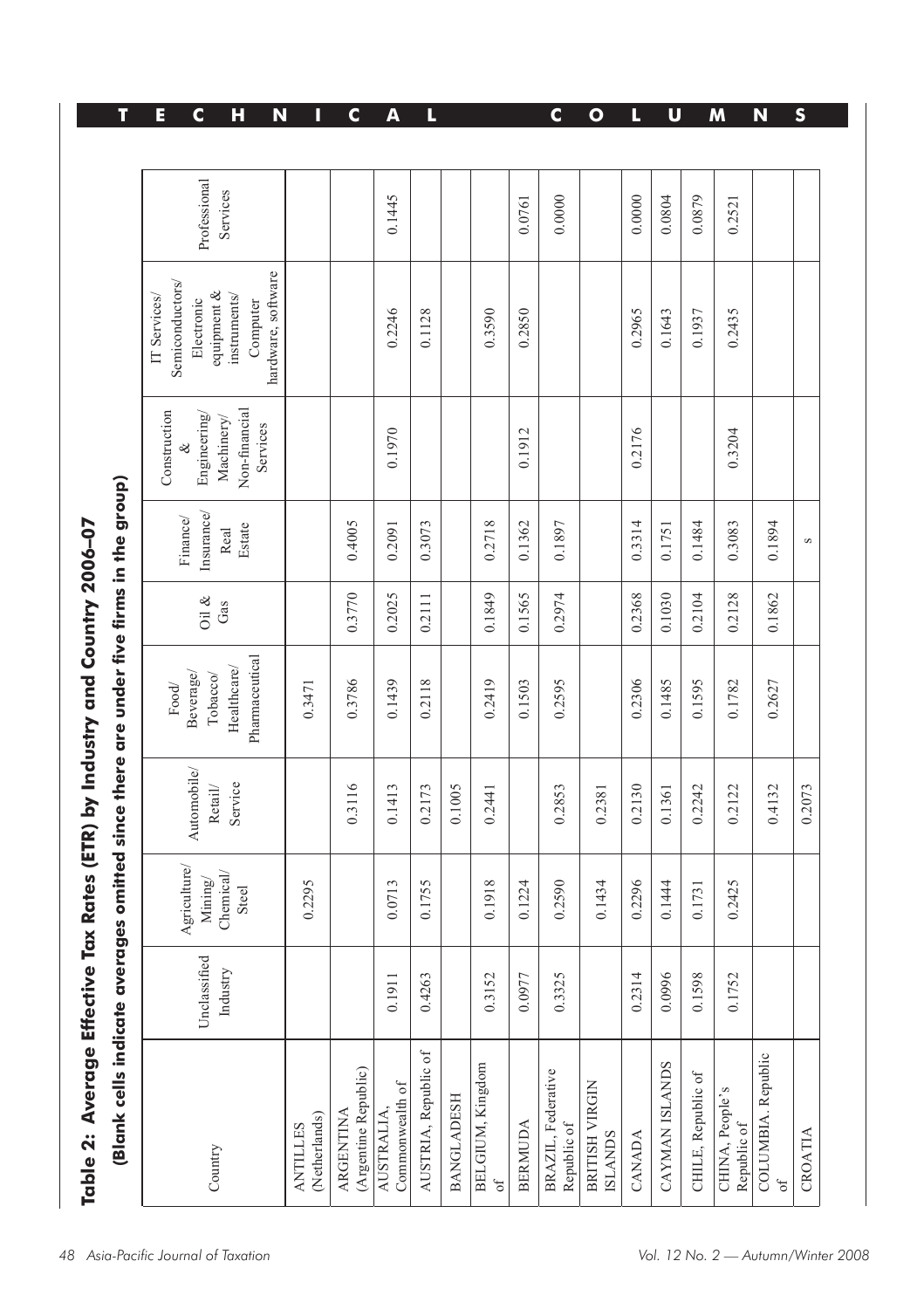| T<br>E<br>C                                                                                                    | н                   | N                     | Π                              | C                                 | A              | L                    |                             |                             |                                 | C                | $\bullet$                            | L                | U                              | M              |                    | N                                | S                          |
|----------------------------------------------------------------------------------------------------------------|---------------------|-----------------------|--------------------------------|-----------------------------------|----------------|----------------------|-----------------------------|-----------------------------|---------------------------------|------------------|--------------------------------------|------------------|--------------------------------|----------------|--------------------|----------------------------------|----------------------------|
| Professional<br>Services                                                                                       |                     |                       | 0.0453                         |                                   |                |                      | 0.0459                      |                             | 0.2389                          |                  |                                      | 0.1365           |                                |                | 0.2281             |                                  | 0.3140                     |
| hardware, software<br>Semiconductors/<br>equipment &<br>IT Services/<br>instruments/<br>Electronic<br>Computer |                     |                       | 0.0297                         |                                   |                | 0.2391               | 0.3612                      |                             | 0.2747                          |                  | 0.4719                               | 0.0566           |                                |                | 0.1896             |                                  |                            |
| Non-financial<br>Construction<br>Engineering/<br>Machinery/<br>Services<br>ž                                   |                     |                       |                                |                                   |                |                      | 0.3227                      |                             |                                 |                  |                                      | 0.2703           |                                |                |                    | 0.7522                           |                            |
| Insurance/<br>Finance/<br>Estate<br>Real                                                                       |                     |                       | 0.2663                         |                                   |                | 0.2848               | 0.3089                      |                             | 0.2657                          |                  | 0.3063                               | 0.1211           |                                |                | 0.3754             | 0.2746                           | 0.2599                     |
| Oil $\&$<br>Gas                                                                                                | 0.1014              | 0.2518                | 0.1833                         | 0.2185                            |                | 0.2300               | 0.2785                      |                             | 0.2663                          |                  | 0.2445                               | 0.1495           | 0.2405                         |                | 0.2961             | 0.2677                           | 0.2883                     |
| Pharmaceutical<br>Healthcare/<br>Beverage/<br>Tobacco/<br>Food                                                 | 0.1282              |                       | 0.2562                         | 0.2385                            |                | 0.2419               | 0.2960                      |                             | 0.2996                          |                  | 0.2630                               | 0.1287           | 0.1867                         | 0.0587         | 0.2868             | 0.3265                           | 0.2188                     |
| Automobile/<br>Service<br>Retail/                                                                              |                     | 0.3640                | 0.2218                         | 0.0195                            | 0.1682         | 0.2024               | 0.2918                      |                             | 0.2644                          |                  | 0.2730                               | 0.1448           | 0.0503                         | 0.2117         | 0.2501             | 0.3427                           | 0.3111                     |
| ${\rm {\bf A}}$ griculture/<br>$\frac{\text{Mining}}{\text{Chemical}}$<br>Steel                                |                     |                       | 0.1772                         |                                   |                | 0.2547               | 0.2981                      | 0.5093                      | 0.2863                          |                  | 0.2958                               | 0.2758           |                                |                | 0.3259             | 0.2915                           |                            |
| Unclassified<br>Industry                                                                                       |                     |                       | 0.2802                         |                                   |                | 0.2907               | 0.2807                      |                             | 0.2381                          | 0.1562           | 0.2157                               | 0.0878           | 0.1827                         |                | 0.1866             | 0.3072                           | 0.1329                     |
| Country                                                                                                        | CYPRUS, Republic of | <b>CZECH</b> Republic | DENMARK, Kingdom<br>$\alpha f$ | EGYPT, Arab Republic<br>$\circ$ f | <b>ESTONIA</b> | FINLAND, Republic of | FRANCE (French<br>Republic) | <b>GABONESE</b><br>REPUBLIC | GERMANY, Federal<br>Republic of | <b>GIBRALTAR</b> | <b>GREECE</b> (Hellenic<br>Republic) | <b>HONG KONG</b> | HUNGARY, Republic<br>$\circ f$ | <b>ICELAND</b> | INDIA, Republic of | INDONESIA, Republic<br>$\circ$ f | IRAN (Islamic<br>Republic) |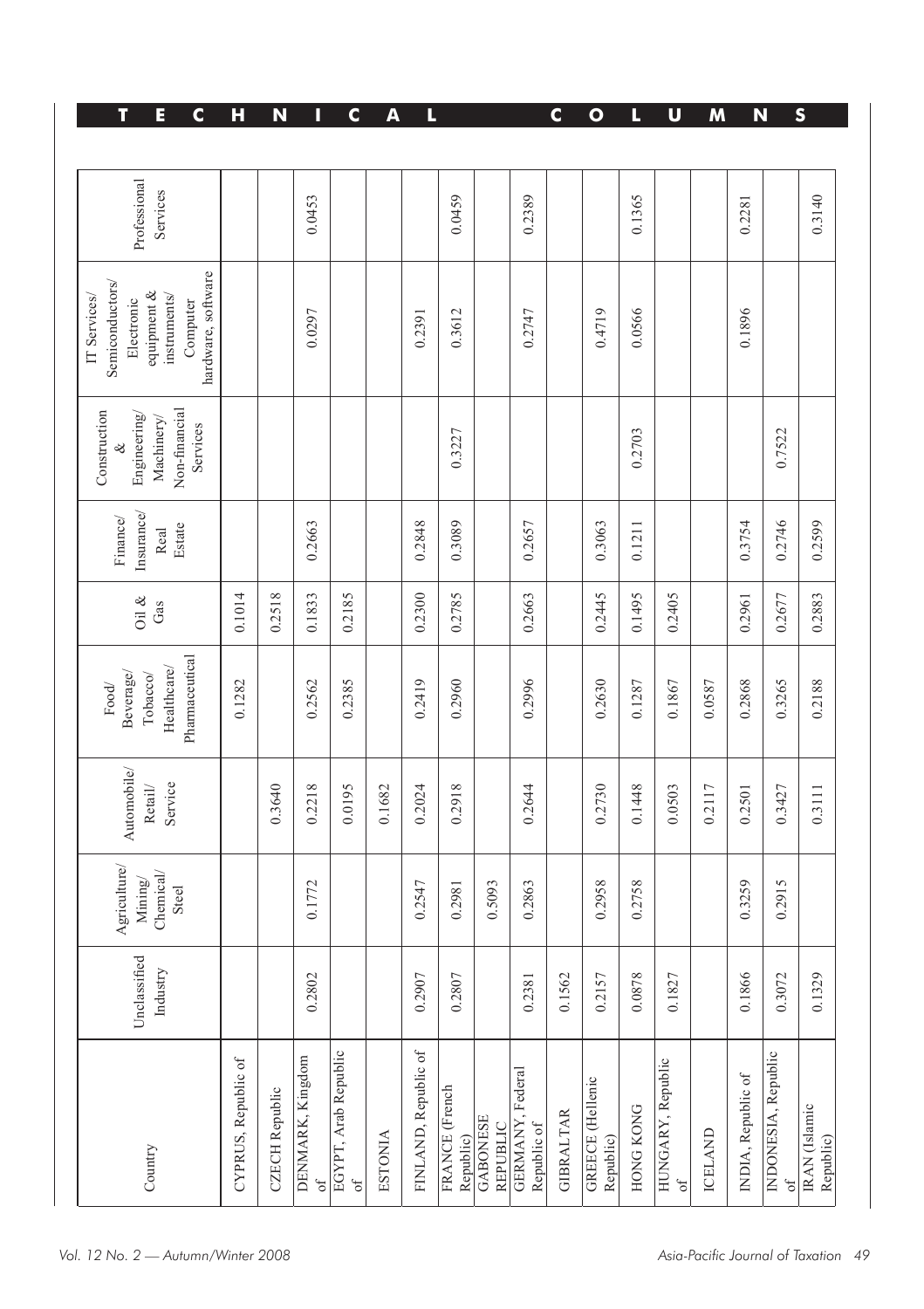| T<br>E<br>$\mathbf c$                                                                                          | H              | N                           | I            | $\mathbf C$   |                    | A                | L                             |                 |                    | $\mathbf c$                       | $\bullet$     | L       | $\mathbf U$    | M                          | N           |                              | S                                |
|----------------------------------------------------------------------------------------------------------------|----------------|-----------------------------|--------------|---------------|--------------------|------------------|-------------------------------|-----------------|--------------------|-----------------------------------|---------------|---------|----------------|----------------------------|-------------|------------------------------|----------------------------------|
| Professional<br>Services                                                                                       | 0.1279         | 0.2077                      | 0.3279       |               | 0.2350             |                  | 0.0009                        | 0.2606          |                    | 0.2440                            |               |         |                |                            |             | 0.4673                       |                                  |
| hardware, software<br>Semiconductors/<br>equipment &<br>instruments/<br>IT Services/<br>Electronic<br>Computer | 0.2355         |                             | 0.4649       |               | 0.1397             |                  |                               | 0.2591          |                    | 0.7044                            |               |         |                | 0.2305                     | 0.2047      | 0.1928                       |                                  |
| Non-financial<br>Construction<br>Engineering/<br>Machinery/<br>Services                                        |                |                             | 0.4808       |               |                    |                  |                               | 0.2107          |                    |                                   |               |         |                |                            |             |                              |                                  |
| Insurance/<br>Finance/<br>Estate<br>Real                                                                       | 0.1804         | 0.4742                      | 0.4438       |               | 0.3159             |                  |                               | 0.2374          |                    | 0.2703                            |               |         |                | 0.1935                     | 0.3018      | 0.2778                       | 0.3242                           |
| Oil $\&$<br>Gas                                                                                                | 0.1163         | 0.3342                      | 0.4146       |               | 0.2191             | 0.1672           | 0.2172                        | 0.1696          |                    | 0.3167                            |               | 0.3315  | 0.0291         | 0.2146                     | 0.2986      | 0.1716                       | 0.2297                           |
| Pharmaceutical<br>Healthcare/<br>Beverage/<br>Tobacco/<br>Food                                                 | 0.1951         | 0.3721                      | 0.3949       |               | 0.2580             |                  | 0.2119                        | 0.1958          |                    | 0.2358                            |               | 0.3079  |                | 0.2421                     | 0.2661      | 0.3144                       | 0.2772                           |
| Automobile/<br>Service<br>Retail/                                                                              | 0.1502         | 0.4109                      | 0.4175       | 0.2468        | 0.2773             |                  | 0.2264                        | 0.1940          |                    | 0.2805                            |               | 0.2485  |                | 0.2257                     | 0.2483      | 0.2400                       | 0.2614                           |
| ${\rm {\bf A}}$ griculture/<br>Mining/<br>Chemical/<br>Steel                                                   | 0.0584         | 0.4117                      | 0.4129       |               | 0.3450             |                  | 0.4036                        | 0.3132          |                    | 0.2200                            | 0.1386        |         |                | 0.2531                     | 0.0519      | 0.2504                       | 0.3940                           |
| Unclassified<br>Industry                                                                                       | 0.2370         | 0.5334                      | 0.4222       |               | 0.2666             |                  | 0.2587                        | 0.2066          | 0.0677             | 0.4746                            | 0.0000        |         |                | 0.2669                     | 0.1867      | 0.2048                       | 0.1051                           |
| Country                                                                                                        | <b>IRELAND</b> | ITALY (Italian<br>Republic) | <b>JAPAN</b> | <b>JORDAN</b> | KOREA, Republic of | <b>LITHUANIA</b> | LUXEMBOURG,<br>Grand Duchy of | <b>MALAYSIA</b> | MALTA, Republic of | MEXICO (United<br>Mexican States) | <b>MONACO</b> | MOROCCO | <b>MYANMAR</b> | NETHERLANDS,<br>Kingdom of | NEW ZEALAND | NORWAY, Kingdom<br>$\circ$ f | PAKISTAN, Islamic<br>Republic of |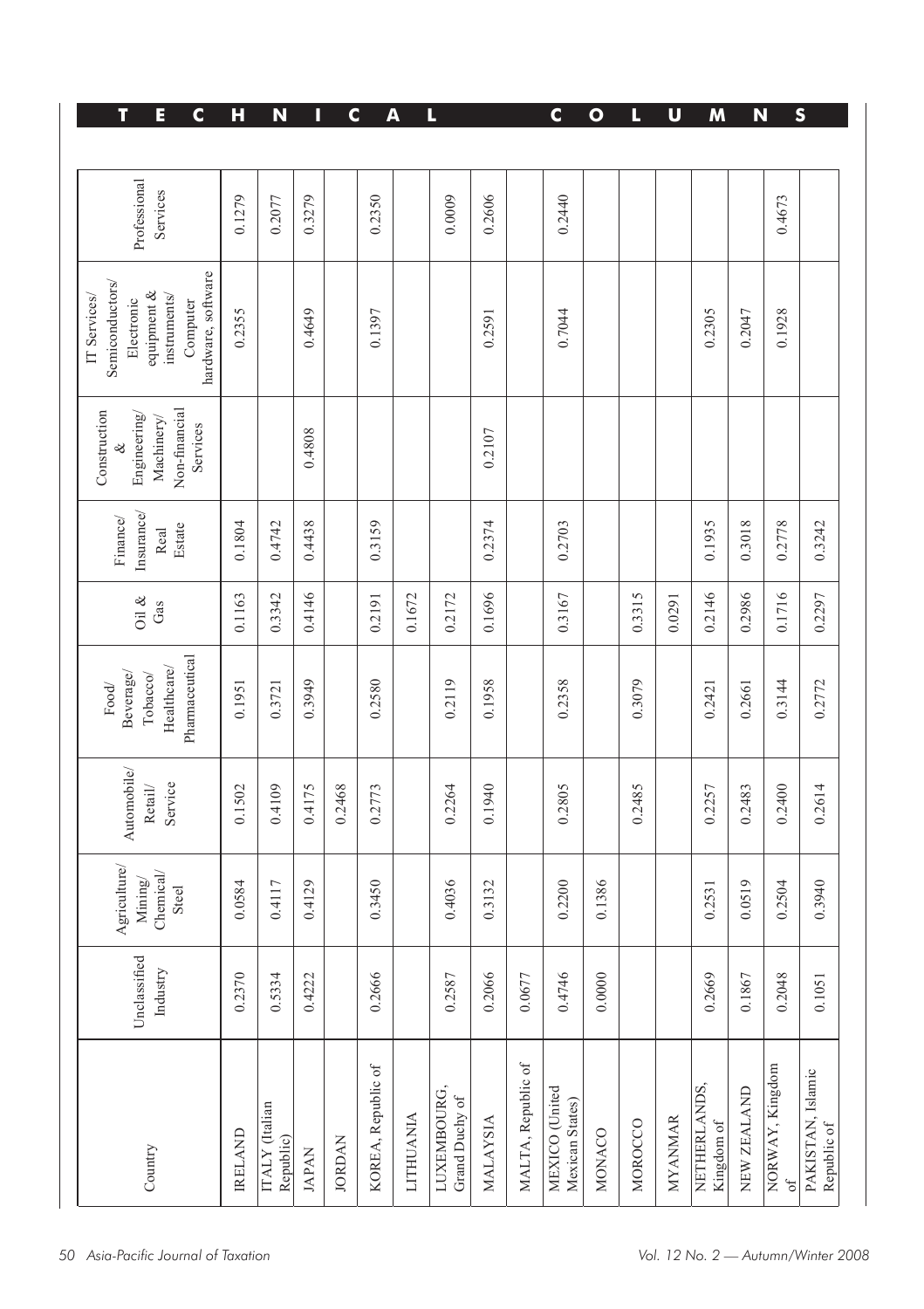| $\mathbf C$<br>T<br>E                                                                                          | Н                   | N                          | U                 | C                               | A                   | L                                 |                |                              |                             | $\mathbf c$                      | $\mathbf{o}$    | L               | U                            | M                     | N                                 |                    | S                                           |
|----------------------------------------------------------------------------------------------------------------|---------------------|----------------------------|-------------------|---------------------------------|---------------------|-----------------------------------|----------------|------------------------------|-----------------------------|----------------------------------|-----------------|-----------------|------------------------------|-----------------------|-----------------------------------|--------------------|---------------------------------------------|
| Professional<br>Services                                                                                       |                     |                            |                   | 0.1074                          |                     |                                   |                |                              |                             | 0.1314                           |                 |                 | 0.2533                       |                       | 0.1776                            | 0.0998             | 0.2109                                      |
| hardware, software<br>Semiconductors/<br>equipment &<br>instruments/<br>IT Services/<br>Electronic<br>Computer |                     |                            |                   | 0.1135                          | 0.1943              |                                   |                |                              |                             | 0.1741                           |                 |                 | 0.2313                       | 0.1871                |                                   | 0.1962             | 0.3206                                      |
| Non-financial<br>Construction<br>Engineering/<br>Machinery/<br>Services                                        |                     |                            |                   |                                 |                     |                                   |                |                              |                             | 0.0522                           |                 |                 | 0.7143                       | 0.2946                |                                   | 0.1445             |                                             |
| Insurance/<br>Finance/<br>Estate<br>Real                                                                       |                     |                            | 0.3212            | 0.2706                          | 0.0886              | 0.1550                            |                |                              |                             | 0.2047                           |                 | 0.1776          | 0.3003                       | 0.2827                | 0.3228                            | 0.2553             | 0.1811                                      |
| Oil $\&$<br>Gas                                                                                                | 0.0117              |                            | 0.3569            | 0.2295                          | 0.2002              | 0.1920                            |                | 0.3832                       | 0.0261                      | 0.1316                           |                 | 0.0995          | 0.2738                       | 0.2451                | 0.1201                            | 0.2359             | 0.2227                                      |
| Pharmaceutical<br>Healthcare/<br>Beverage/<br>Tobacco/<br>Food                                                 | 0.1198              |                            | 0.3594            | 0.1629                          | 0.1798              | 0.2245                            |                | 0.3013                       |                             | 0.1601                           |                 |                 | 0.2995                       | 0.2693                |                                   | 0.2543             | 0.2243                                      |
| Automobile/<br>Service<br>Retail/                                                                              |                     |                            | 0.2465            | 0.2088                          | 0.1980              | 0.1699                            |                | 0.2702                       | 0.0377                      | 0.1919                           | 0.2017          | 0.2465          | 0.2604                       | 0.2187                | 0.1556                            | 0.2271             | 0.1973                                      |
| $\Lambda$ griculture/<br>$\frac{\text{Mining}}{\text{Chemical}}/$<br>Steel                                     |                     | 0.3036                     | .2152<br>$\circ$  | 0.1331                          | .2843<br>$\circ$    | 0.2917                            | 0.1024         | 0.2752                       |                             | 0.2473                           |                 |                 | .2337<br>$\circ$             | 0.2330                |                                   | 0.3066             | 0.3592                                      |
| Unclassified<br>Industry                                                                                       |                     |                            |                   | 0.1113                          | 0.0996              | 0.0078                            |                |                              |                             | 0.1645                           |                 |                 | 0.2513                       | 0.2575                |                                   | 0.1933             | 0.1769                                      |
| Country                                                                                                        | PANAMA, Republic of | PAPUA NEW<br><b>GUINEA</b> | PERU, Republic of | Republic of the<br>PHILIPPINES, | POLAND, Republic of | (Portuguese Republic)<br>PORTUGAL | <b>ROMANIA</b> | FEDERATION<br><b>RUSSIAN</b> | SAUDI ARABIA,<br>Kingdom of | SINGAPORE, Republic<br>$\circ$ f | <b>SLOVAKIA</b> | <b>SLOVENIA</b> | SOUTH AFRICA,<br>Republic of | SPAIN (Spanish State) | SRI LANKA, Republic<br>$\sigma$ f | SWEDEN, Kingdom of | (Swiss Confederation)<br><b>SWITZERLAND</b> |